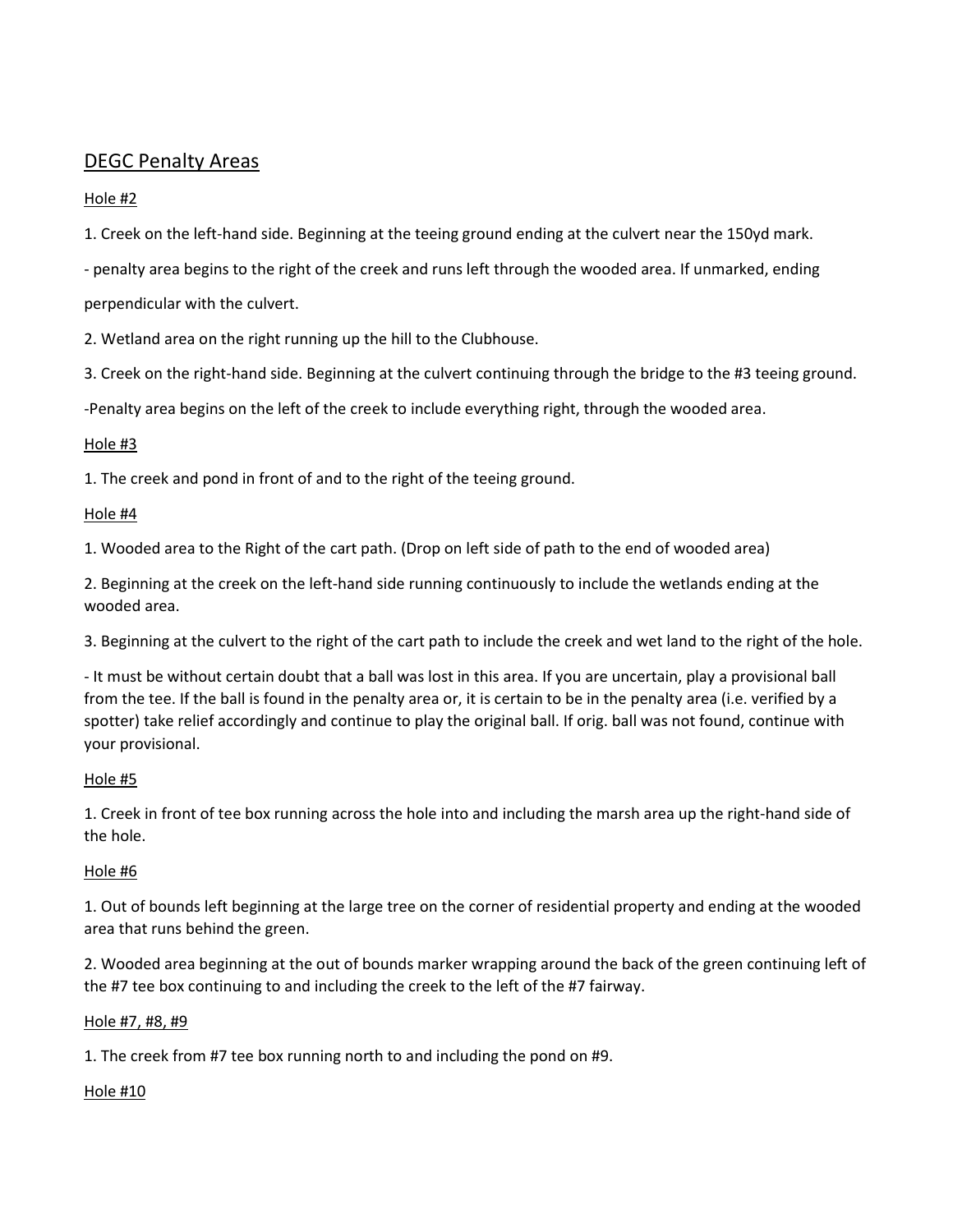1.Marsh area on the left at the bottom of the hill continuing across the road to include the wooded are to the left of the road.

2. Marsh area on the right beginning after the access path continuing to the access path before the creek.

3. The creek running perpendicular to the hole.

Hole #11

1. Left of the road running the length of the hole to the left (take relief right of the road).

2. Creek running down the right side of the hole crossing in front of the green ending at the culvert running under the road.

3. Out of bounds on the left beginning at the end of the penalty area on the left ending at the creek on the right

#### Hole #12

1. Wetland in front of tee box ending at the cart path.

2. Wetland area behind #13 tee box.

#### Hole #13

1. Wetland off of the left of the tee box.

2. Wetland area to the left of 150yd mark between the wooded areas

3. Creek to the right of the green.

#### Hole #14

1. Creek/Marsh area to the right of the hole. Including the wet area (cat tails) before and to the right of the 150yd marker

## Hole #15

1. Creek Behind the green.

## Hole #16

- 1. Creek running in front of the tee box across the hole
- 2. Wetland left of the cart path to include the cart path. (take relief to the right of the cart path)
- 3. Wetland to the right of the hole ending at the access path.

Where unmarked take relief within accordance to the USGA rule 17. You may take sensible relief as to not gain an unfair advantage.